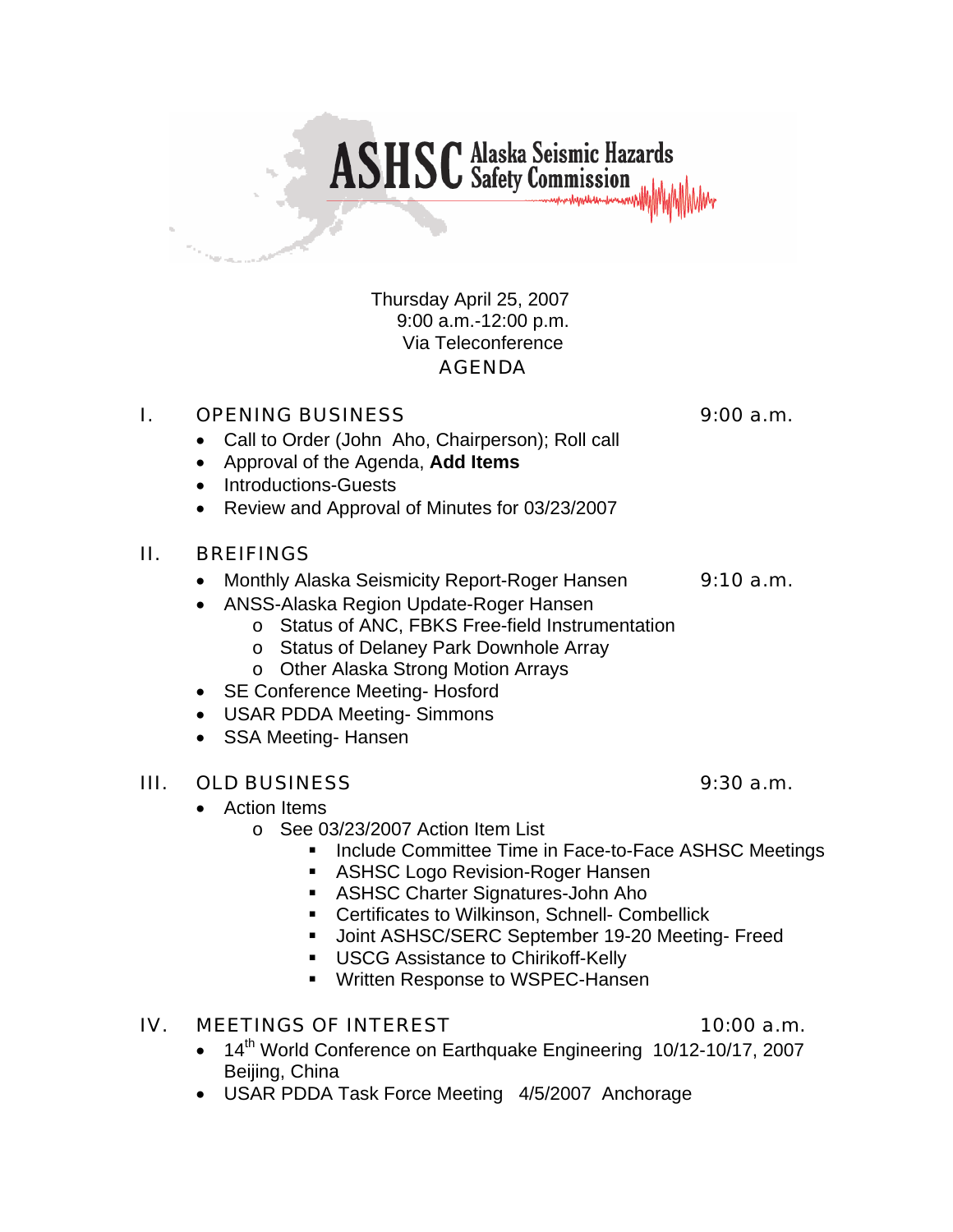- ATC64 Report Review Meeting 5/10/2007 San Francisco
- NTHMP 5-Year Review Meeting 5/15-5/17/2007 Seattle
- American Geophysical Union 5/22-5/25/2007 Acapulco
- Anchorage SERC Emergency Planning/Tri-Annual Meeting 5/23- 5/24/2007 Anchorage

**ASHSC** Alaska Seismic Hazards

# V. CRITICAL DEADLINES 10:05 a.m.

- FY09 Budget to Legislature December 15, 2007
- FY08 Report to Legislature January 1, 2008
- ASHSC Chairman Budget Discussions Oct-Nov, 2007
- 2014 National Earthquake Engineering Conference

## VI. NEW BUSINESS 10:10 a.m.

- FY08 Budget Approach Discussion
- Tsunami Readiness Survey-Freed
- Future Presentations/Briefings
	- o Anchorage Port Expansion
	- o MOA Geotechnical Advisory Commission
	- o MOA Ground Failure Study
	- o FEMA
	- o HAZUS
	- o Tsunami Expert (Elaina Suleimani)
	- o Alaska Division of Insurance
	- o Shake Map Implementation
	- o Scenario Team Briefing
	- o Other?

# VII. REPORTS 10:30 a.m.

- Chairperson
	- o Legislature Correspondence
	- o <http://earthquake.usgs.gov/regional/status/historical.mag.php>
	- o htpp://earthquake.usgs.gov/learning/teaching.php
	- o Natural Hazards Review May 2006 Issue

- 
-